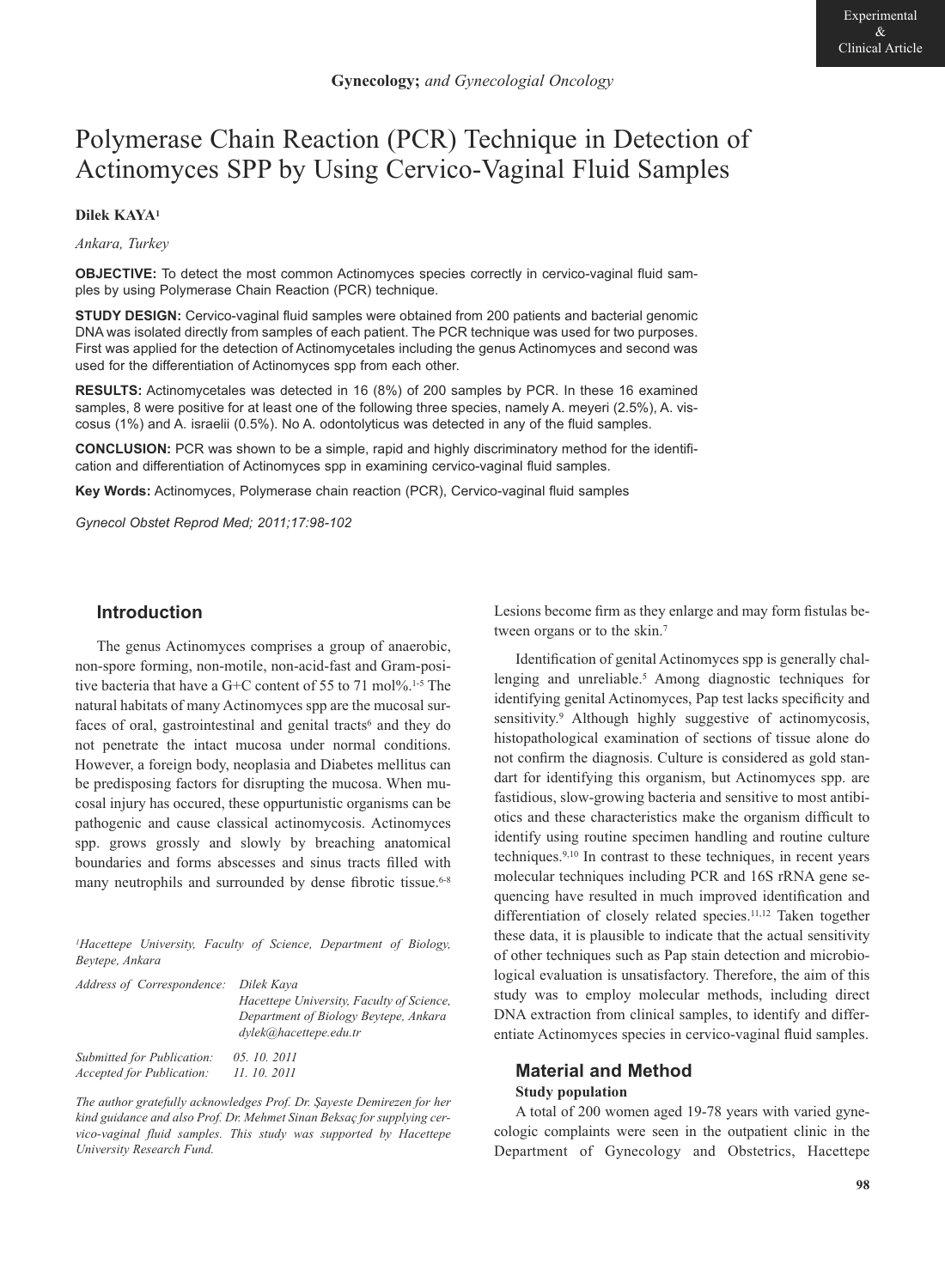University, Ankara, Turkey. Before pelvic examination, a questionnaire that requested information on age, menstruation date, gravidity and clinical symptoms were completed for all women enrolled in this study. Pregnant women were not included.

#### **Clinical sampling and direct genomic DNA isolation**

Cervico-vaginal fluid samples were collected from 200 patients with a sterile swab. Then, they were placed in tubes containing Tris-EDTA (TE) buffer and transported to the Cytology Laboratory, Department of Biology, Hacettepe University. Before DNA isolation, the tubes with swabs were vigorously vortexed for 30 seconds in order to ensure disaggregation of all bacteria into the TE buffer. Afterwards, the swabs were aseptically removed from the suspension and the bacterial suspension was pelleted by centrifugation for 3 min at 10.000 rpm. Afterwards, the pellet was resuspended in 400 µl lysis/binding solution of A101 DNA Extraction Kit. Subsequently, total bacterial genomic DNA was isolated, according to the protocol recommended by the manufacturer (Metis Biotechnology, Turkey). Confirmation of DNA (3 µl/sample) was determined by electrophoresis on a 0.8% agarose gel, viewed with an ultraviolet light box.

#### **PCR Procedure**

Extracted bacterial genomic DNAs were used as a template for two seperate PCR. First PCR was set up to amplify 16S rRNA genes of Actinomycetales and second PCR was set up to amplify 16S rRNA genes of four Actinomyces species using appropriate primers (Table I).

#### **PCR Primers**

The universal primers for the order of Actinomycetales, which includes the genus Actinomyces, were used as published.12 Four Actinomyces species-specific primers were designed from the 16S rRNA genes of these species. Firstly, the sequences of the 16S rRNA subunits for Actinomyces israelii (Accession M33912), Actinomyces viscosus (Accession X82453), Actinomyces naeslundii (Accession M33911), Actinomyces meyeri (Accession X82451) and Actinomyces odontolyticus (Accession M33910) were downloaded from GenBank, National Center for Biotechnology Information and aligned using BioEdit Sequence Alignment Programme. Variable regions of the highly homologous sequences were used to synthesize a forward species-specific primer for each of the four species tested. Same reverse primer was used for these organisms. For a pair of universal primers for the order of Actinomycetales and species-specific primer sequences, see Table I. The specificity of the primers was also tested by a BLAST search (National Center for Biotechnology Information).

#### **PCR Amplification**

PCR reactions containing primer pairs for the order of Actinomycetales, including Actinomyces genus, were run for each 200 clinical samples. Seperate PCR reactions containing species-specific primer pairs were run for only Actinomycetales-positive samples for speciation of Actinomyces spp. Each PCR reaction consisted of 10X PCR Buffer, 4 μl MgCl2, 0.5 μl dNTP, 10 µl template. The PCR reaction was conducted in a thermal cycler under the flollowing parameters: initial denaturation for 1 min at 94 °C, followed by 35 cycles of 1 min at 94 °C, 1 min at 60 °C and 1,5 minute at 72 °C. After the main cycle program was complete, an additional extension step was added for 10 minutes at 72 °C. The PCR products were electrophoresed on a 1% agarose gel containing ethidium bromide, viewed on an ultraviolet light box and photographed. Amplicon size was analyzed by comparison to a ladder (ΦX174 DNA-HaeIII Digest). PCR positive controls were used with DSMZ type strain DNA and negative controls with distilled water.

| <b>DNA</b> Template       | Primer pairs $(5' \longrightarrow 3')$                        | Base position<br>(amplicon lengths, bp) |
|---------------------------|---------------------------------------------------------------|-----------------------------------------|
| Actinomyces meyeri        | 5'-TCTGCGATTACTAGCGACTCC-3'<br>5'-CCACCCGTGGTTTTCTGCG-3'      | 818-1337<br>(519)                       |
| Actinomyces viscosus      | 5'-TCTGCGATTACTAGCGACTCC-3'<br>5'-TCGTAGGCGGCTGGTCGC-3'       | 538-1323<br>(785)                       |
| Actinomyces odontolyticus | 5'-TCTGCGATTACTAGCGACTCC-3'<br>5'-CGGCACTGCAGAGATGTYGTGG-3'   | 888-1241<br>(353)                       |
| Actinomyces israelii      | 5'-TCTGCGATTACTAGCGACTCC-3'<br>5'- GGGCCTCCCCTTTTTGGGCC-3'    | 783-1122<br>(339)                       |
| Actinomycetales           | 5'-GGCKTGCGGTGGTACGGGC-3'<br>5-GGCTTTAAGGGATTCGCTCCRCCTCAC-3' | 632-1306<br>(675)                       |

*Table 1: PCR primers used in this study*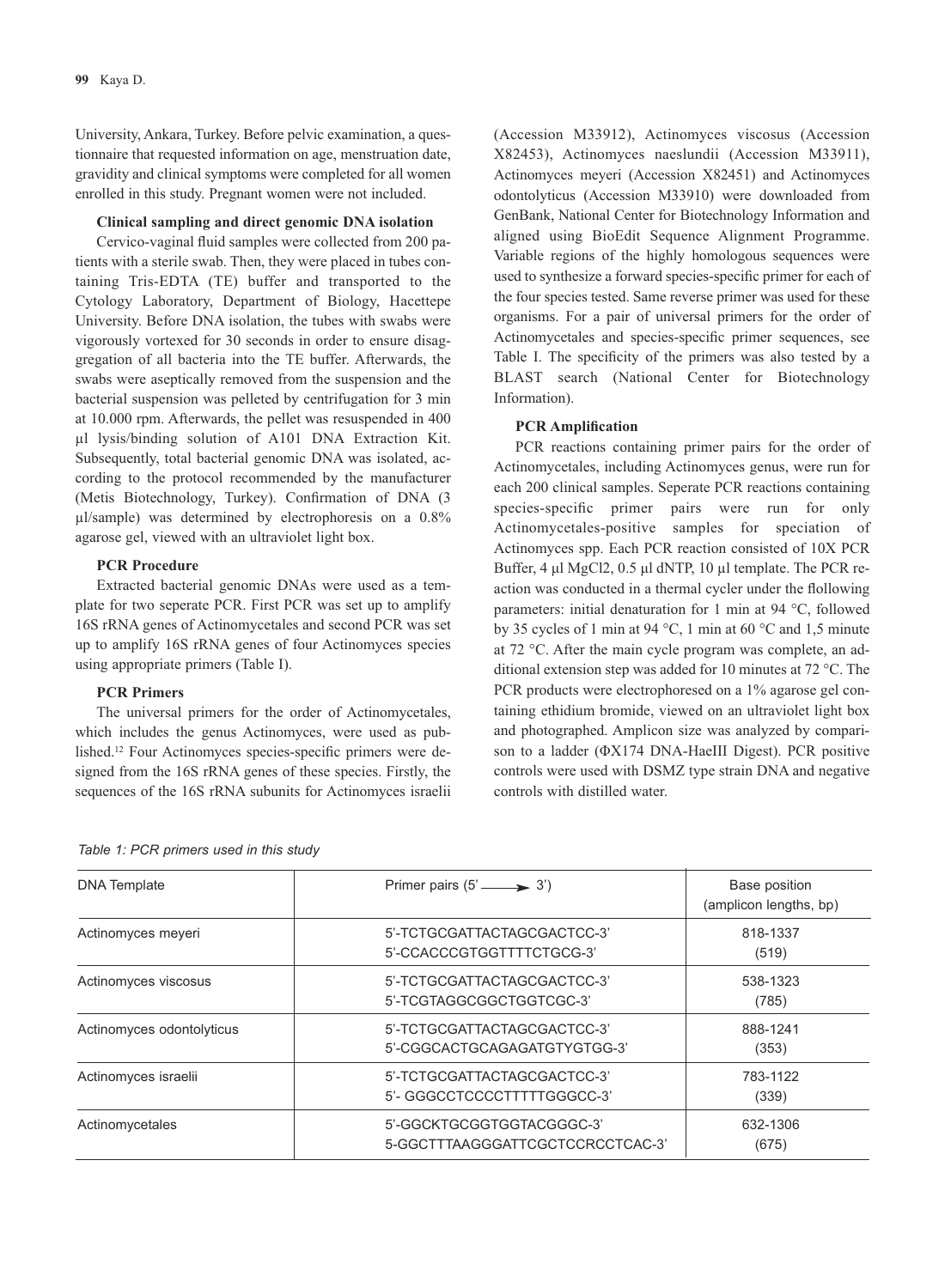## **Results**

The specificity of each primer designed to amplify 16S rRNA gene of A. israelii, A. meyeri, A. viscosus and A. odontolyticus was tested against several closest species from the same genus. No cross-reactivity was observed (Figure 1). Positive controls with the type strain yielded the expected size amplicon for each organism tested. There were no bands observed in negative controls.

DNA extracted from a total of 200 cervico-vaginal samples and 16 clinical samples reacted positively with the pair of primers we used for the PCR assay suggesting the presence of Actinomycetales in all 200 cervico-vaginal samples examined (Figure 2). When the PCR reactions with the species-specific primers were evaluated for these 16 examined samples, 8 were positive for at least one of the following three species, namely A. meyeri (2.5%) (Figure 3), A. viscosus (1%) and A. israelii (0.5%). A. odontolyticus was not detected in any of the cervico-vaginal fluid samples. The detection rate of A. meyeri was higher than the other two species.



*Figure 1: Specificity of PCR for the detection of A. viscosus. La ne 1: DNA ladder, Lane 4: contained positive control DNA (ATCC 15987) of A. viscosus. Lane 2,3,5,6: contained DNA of A. meyeri (ATCC 35568), A. naeslundii (ATCC 12104), A. odotontolyticus (ATCC 17982) and A. israelii.*



*Figure 2: PCR survey of clinical samples. Lane 1: DNA ladder, Lane 2-9 were amplified using the universal primers for the order of Actinomycetales. Lane 4 and 7 demostrated the presence of Actinomycetales.*



*Figure 3: PCR survey of clinical samples reacted positively with the pair of universal primers for the order of Actinomyce tales. Lane 1: DNA ladder, Lane 2-9 were amplified using A. meyeri-specific primers. Lane 2 contained distilled water as negative controls. Lane 3 contained positive control DNA of A. meyeri. Lane 4 and 7 demonstrated the presence of A. meyeri.* 

### **Discussion**

Pelvic actinomycosis is frequently undiagnosed or misdiagnosed due to the number of other fungal infections which may present with similar manifestations. In most cases, definitive diagnosis is made after surgical resection.13 Although there are varied diagnostic approaches, its preoperative diagnosis rate is stil lower than 10%.14 The identification and differentiation of these anaerobic bacteria in clinical specimens is very difficult becuse of their complex transport and growth requirements and their fastidious and slow-growing nature.15 Thus, in recent years, the improvement of molecular techniques such as PCR and 16S rRNA gene sequencing has provided much improved identification and differentiation of closely related Actinomyces species.11,12 This study is sought to determine if PCR can be used to detect several of Actinomyces species associated with pelvic actinomycosis using 16S rRNA gene-specific primers (Table I) and in 8 (4%) of 200 examined samples were positive for at least one of three Actinomyces species. These species were A. meyeri, A. viscosus and A. israelii. These results show that PCR targetting 16S rRNA region can be used to detect Actinomyces spp. in genital tract samples correctly. This study also confirms that A. meyeri and A. viscosus can also be found in healty female genital tract.

A PCR method has several potential advantages in diagnosing of pelvic actinomycosis over the two most commonly used methods for detecting Actinomyces, the Pap test and culture. PCR is highly sensitive and can be optimized to pick up very low numbers of bacteria. This ability of PCR is very useful for identifying Actinomyces spp since this organism is present in low concentrations in healty and is not easily cultivated in disease because of its fastidious and slow-growing nature.15 Another feature of PCR is that it quantifies DNA rather than viable organisms. This is also a potential advantage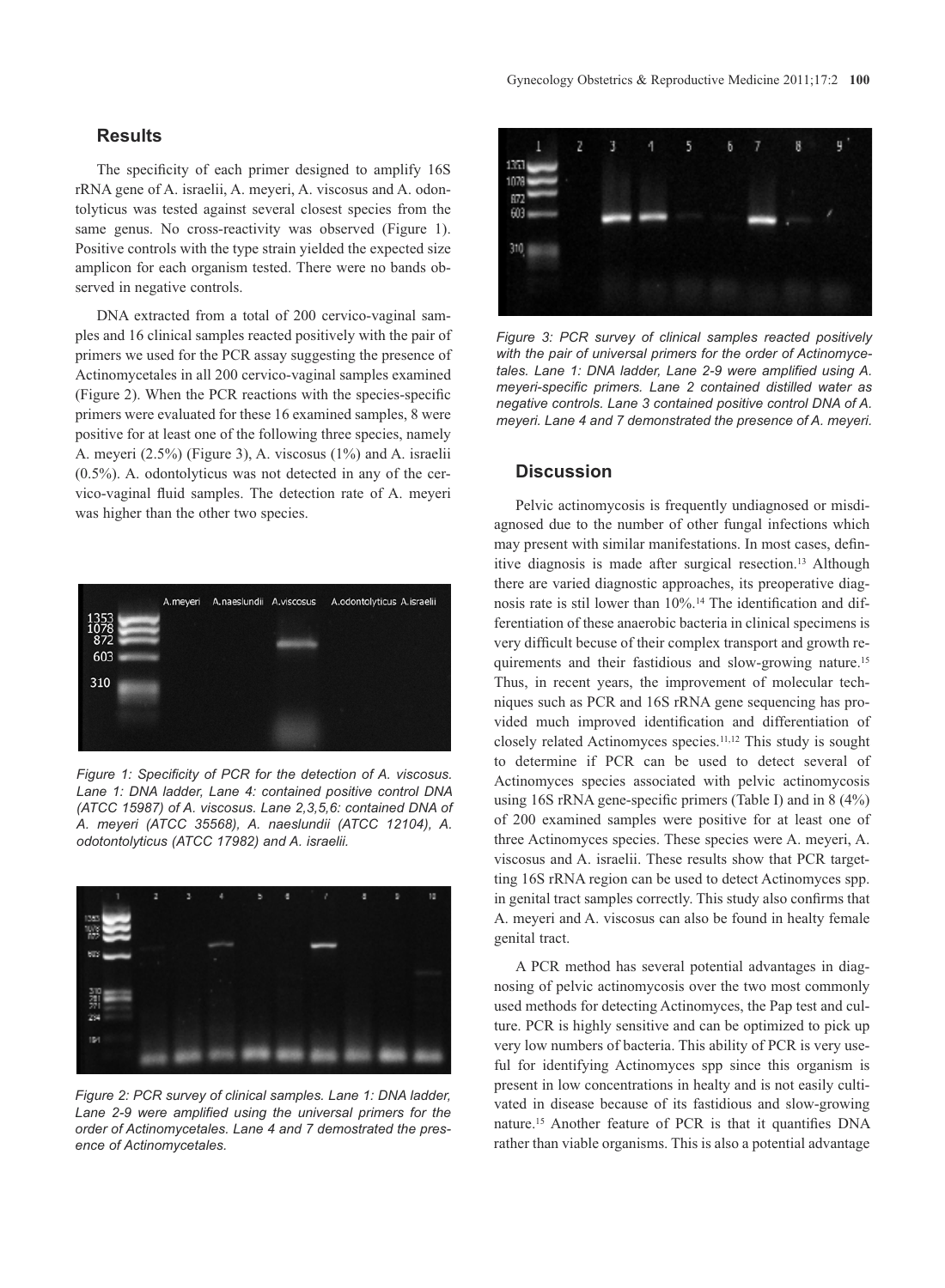because it can efficiently detect all Actinomyces, either dead or alive.16 Like PCR, Pap test is not depend on viable organisms, but it is impossible to determine which Actinomyces spp is present with this test.<sup>17</sup> On the other hand, culture methods may not detect all bacteria since they are not viable and capable of growing into colonies. Thus, the diagnostic value of PCR is considered to be significant when Actinomyces spp are expected to be present in vaginal specimens.

In this study, we used methods to identify and differentiate Actinomyces spp from clinical samples directly. The methods included PCR with a pair of primers targeting the variable region of 16S rRNA gene of several Actinomyces species. The primers (Table I) did not used previously in our knowledge, and all have targeted the variable regions of 16S rRNA genes of four different Actinomyces species. Because, 16S rRNA gene is highly conserved within a species and among species of the same genus, it is considered the new standard for classification and identification of bacteria.18,19 16S rRNA sequences have been used to seperate several Actinomyes species from each other previosuly in literature. Our results are consistent with those of these studies.

In several previous studies, it is reported that A. israelii is the most common agent in pelvic actinomycosis.6,9 In contrast to these studies, the detection rates of A.meyeri (2.5%) and A. viscosus (1%) were found higher than those of A. israelii (0.5%) in the present study. Furthermore, A. odontolyticus was not detected in any of the examined samples. According to these results, it is plausible to indicate that A.meyeri and A. viscosus may be isolated from genital tract of healty women, but not A. odontolyticus.

In conclusion, detection of Actinomyces by PCR analysis appears to be sensitive and specific. Advantages of this simple and rapid method compared to culture is the ability to detect low concentrations of organisms and to detect all Actinomyces, either dead or alive. Application of this method to further clinical samples may confirm its usefulness.

# **Actinomyces Türlerinin Serviko-Vajinal Sıvı Örneklerinde Polimeraz Zincir Reaksiyonu (PCR) Yöntemiyle Saptanması**

**AMAÇ:** Serviko-vajinal sıvı örneklerinde, Polimeraz Zincir Re ak siyonu (PCR) tekniği kullanılarak en yaygın Actinomyces türlerinin saptanması.

**GEREÇ VE YÖNTEM:** Bu çalışmada 200 hastadan servikovajinal sıvı örneği alınmış ve her hastadan DNA izole edilmiştir. PCR yöntemi, iki amaç için kullanılmıştır. Bu amaçlardan birincisi, Actinomyces cinsinin dahil olduğu Actinomycetales'in tanımlanması, ikincisi ise örneklerde bulunan Actinomyces türlerinin tiplendirilmesidir.

**BULGULAR:** Actinomycetales, 200 örneğin 16'sında (%8)

PCR yöntemi ile tespit edilmiştir. Bu 16 örneğin ise 8'inde, A. meyeri (%25), A. viscosus (%1) ve A. israelii (%0,5) türlerinden en az birinin olduğu belirlenmiştir. A. odontolyticus türü hiçbir sıvı örneğinde tespit edilmemiştir.

**SONUÇ:** PCR yönteminin, serviko-vajinal sıvı örneklerinden Actinomyces türlerinin tespit edilmesinde ve tiplendirilmesinde, basit, hızlı ve oldukça ayırt edici bir yöntem olduğu görülmüştür.

**Anahtar Kelimeler:** Actinomyces, Polimeraz zincir reaksiyonu (PCR), Serviko-vajinal sıvı örnekleri

#### **References**

- 1. Hall V, Talbot PR, Stubbs SL, Duerden BI. Identification of clinical isolates of Actinomyces species by amplified 16S ribosomal DNA restriction analysis. J Clin Microbiol 2001;39:3555-62.
- 2. Tang G, Samaranayake LP, Yip HK. Genotypic diversity of oral Actinomyces naeslundii genospecies 1 and 2 in caries-active preschool children. Oral Microbiol Immunol 2004;19:371-8.
- 3. Kaszuba M, Tomaszewska R, Pitynski K, Grzanka P, Bazan-Socha S, Musial J. Actinomycosis mimicking advanced cancer. Pol Arch Med Wewn 2008;118:581-4.
- 4. Joshi C, Sharma R, Mohsin Z. Pelvic actinomycosis: a rare entity presenting as tubo-ovarian abscess. Arch Gynecol Obstet 2009;281:305-6.
- 5. Fu PK and Tsai CA. Management of Patients with Huge Pelvic Actinomycosis complicated with Hydronephrosis: A Case Report. J Microbiol Immunol Infect 2010;43:442-6.
- 6. Carillo M, Valdez B, Vargas L, Alvarez L, Schorr M, Zlatev R, Stoytcheva M. In vitro Actinomyces israelii biofilm development on IUD copper surfaces. Contraception 2010;81:261-4.
- 7. Fiorino AS. Intrauterine Contraceptive Device-Associated Actinomycotic Abscess and Actinomyces Detection on Cervical Smear. Obstet Gynecol 1996;87:142-9.
- 8. Fitzhugh VA and Heller DS. Significance of a diagnosis of microorganisms on Pap smear. J Low Genit Tract Dis 2008;12:40-51.
- 9. Westhoff C. IUDs and colonization or infection with Actinomyces. Contraception 2007;75:48-50.
- 10. Wang YH, Tsai HC, Lee SS, Mai MH, Wann SR, Chen YS, Liu YC. Clinical manifestations of actinomycosis in Southern Taiwan. J Microbiol Immunol Infect 2007;40: 487-92.
- 11. Collins MD, Hoyles L, Kalfas S, Sundquist G, Monsen T, Nikolaitchouk N, Falsen E. Characterization of Actinomyces isolates from infected root canals of teeth: description of Actinomyces radicidentis sp. nov. J Clin Microbiol 2000;38:3399-403.